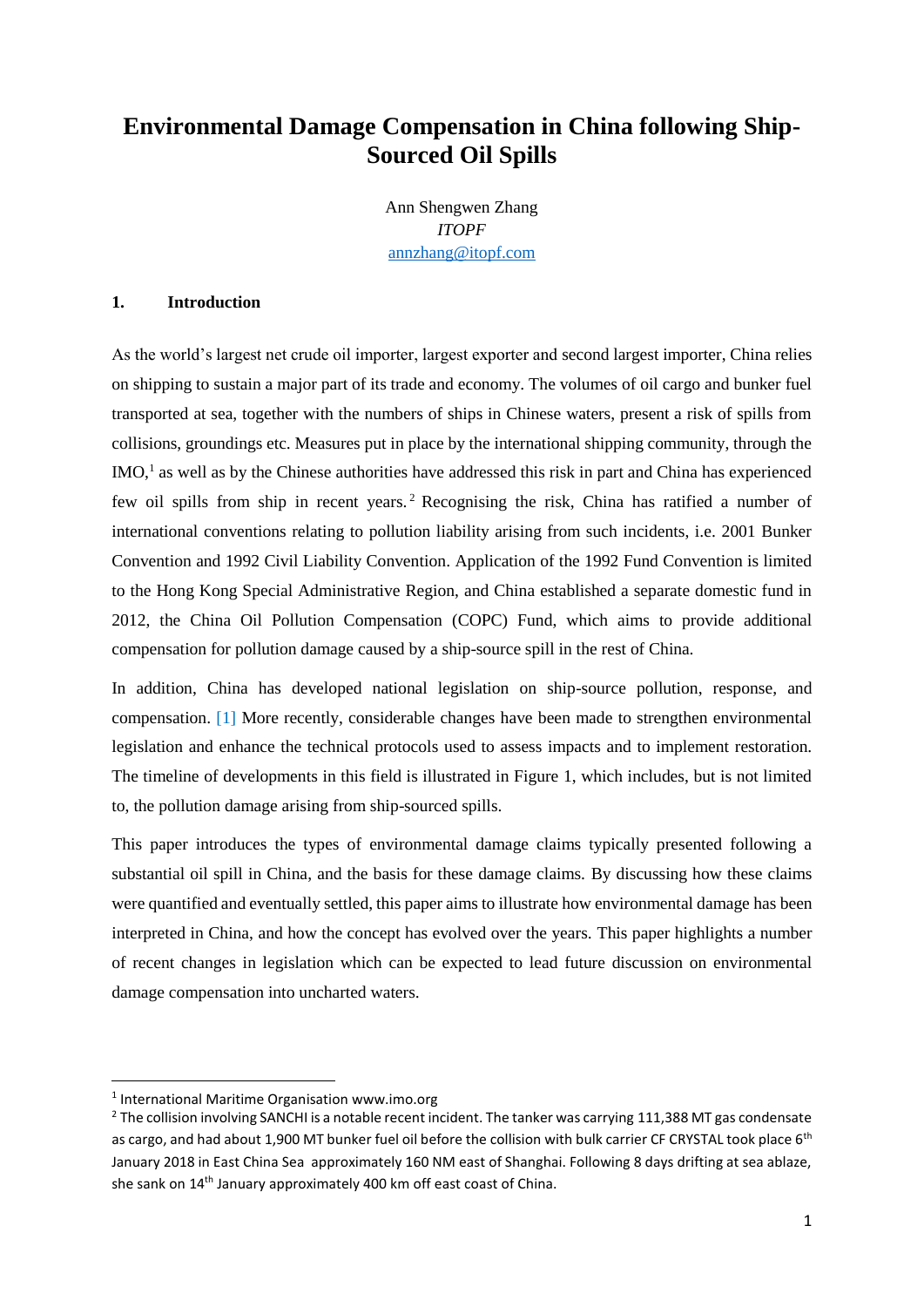#### **2. Main Results**

#### **2.1 Typical Environmental Damage Claims in China**

Based on ITOPF's experience in the last 15 years, two types of damage claims with environmental elements are usually submitted by relevant public agencies following a substantial oil spill in China. The first is related to the potential impacts on future fisheries resources, as well as the estimated cost to reinstate affected natural habitats and species. Such claims are typically submitted by local Fisheries Administration Bureaus, an administrative body under the Ministry of Agriculture (MOA). Fisheries resource damage claims are typically submitted in addition to the direct economic loss claims submitted separately by fishermen. The second type of environmental damage claim is usually raised by a local administrative office of the State Oceanic Administration (SOA), which typically include the estimated impacts to marine ecology and the projected restoration costs.

Various claims submitted following the TASMAN SEA incident serve to illustrate the nature and quantum of these claims. Incidentally, this was also the first major tanker incident following China's ratification of CLC 92, and the first incident where SOA started to seek compensation following a shipsourced pollution incident. In 2002, tanker TASMAN SEA was involved in a collision at the entrance to the port of Tianjin, spilling over 200 tonnes of Champion Export crude. Following the incident, Tianjin Fisheries Administration Bureau submitted CN¥ 18.3 million fisheries resource damage claims, which included CN¥ 4.4 million for direct economic loss of fisheries resources (particularly, finfish, shellfish and cephalopods), a projected future loss of CN¥ 13.4 million over the following three years, and a CN¥ 0.48 million appraisal fee. This was in addition to the CN¥ 17 million economic loss claims submitted by those engaged in capture fishing and aquaculture activities. Separately, Tianjin Oceanic Bureau submitted a claim of CN¥ 94.8 million, which included CN¥ 7.6 million for ecological damage to seawater, intertidal zone and ocean sediment, CN¥ 84 million for estimated remediation costs, and CN¥ 3 million under monitoring and evaluation.

The litigation of this case went on for eight years. The court of first instance, i.e. Tianjin Maritime Court, awarded CN¥ 15 million to Tianjin Fisheries Administration Bureau, and CN¥ 9.9 million to Tianjin Oceanic Bureau in 2004. Nonetheless, the Court of Appeal (Tianjin High Court) and the Supreme Court of China considered that many environmental items claimed here were not in line with the principles stipulated in CLC '92. As such, a final settlement of approximately CN¥ 24 million was made in 2010, including lost income and environmental damage. It is understood that Tianjin Oceanic Bureau received CN¥ 3 million compensation, primarily for the monitoring costs incurred. As part of the settlement, Tianjin Fisheries Administration Bureau received CN¥ 5.8 million for damage to fisheries resources. 3

<sup>&</sup>lt;sup>3</sup> Figures provided by Hai Tong Law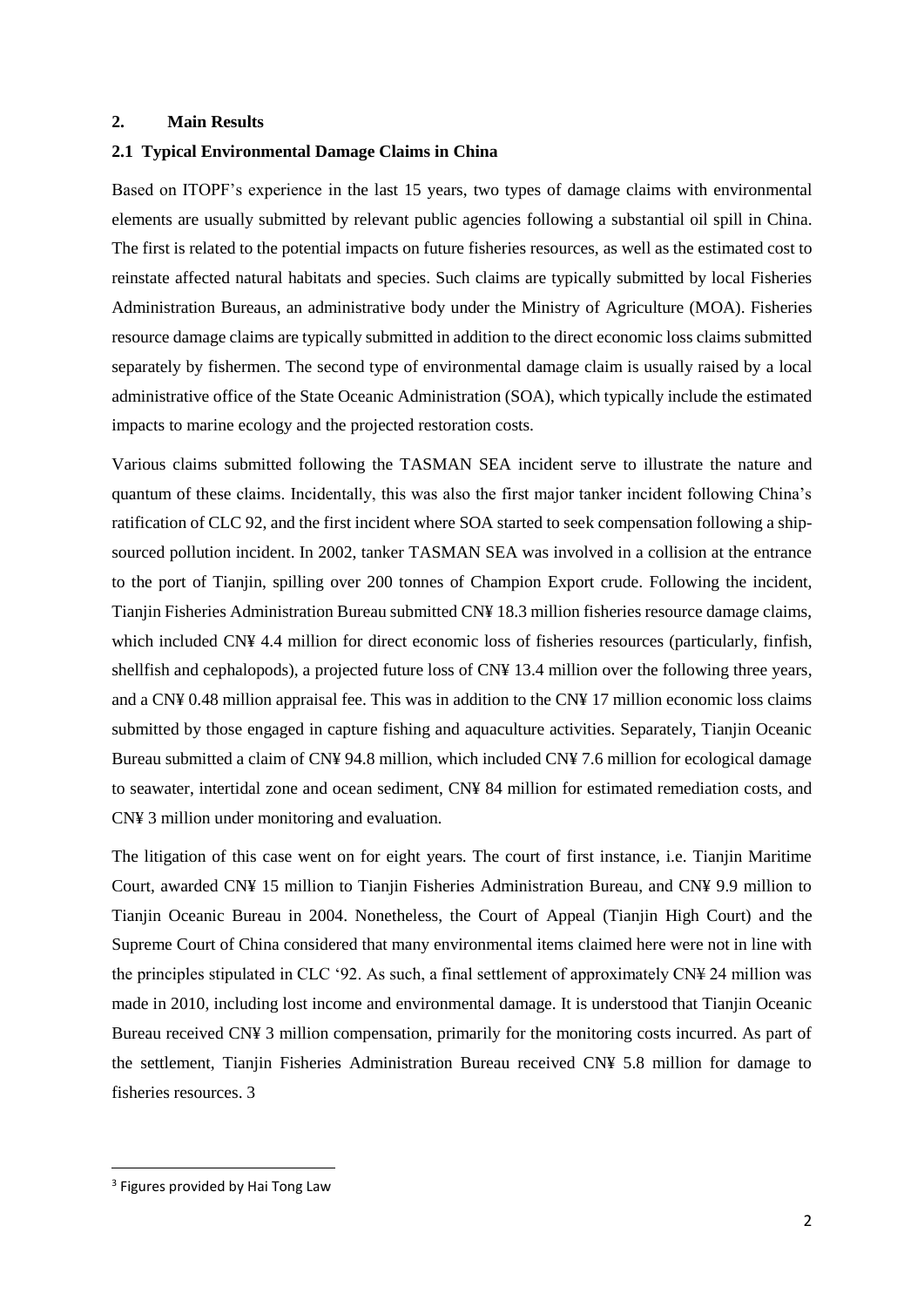Following the TASMAN SEA incident, a technical branch under SOA produced a guidance document in 2007 on quantifying ecological damage. This technical guidance suggests that the scope of marine environment damage compensation shall include the environment capacity loss, the loss of habitat service, relevant restoration costs on sediment, intertidal zone, phytoplankton, as well as the monitoring and assessment costs. This 2007 guidance has become an essential basis for many ecological damage claims in subsequent cases.

At the same time, discussion and debate over the TASMAN SEA incident also formed an important foundation for the Supreme Court's 2011 Notice on Provisions on issues concerning compensation for oil pollution damage from vessels. Among other provisions, this 2011 Notice reinforced that where the CLC '92 or Bunker Convention is applicable, these Conventions would supersede national legislation and relevant technical guidance. Particularly, the scope of environmental damage compensation under these international conventions is limited to reinstatement measures already taken or planned to take place. Since its issuance, this 2011 Notice has served as an important legal reference for the Chinese Courts when hearing pollution damage claims arising from shipping incidents.

## **2.2 Quantifying the Damage**

Under the International Regime of damage compensation following ship-source oil spill, only costs relating to post-spill studies and reinstatement measures are admissible under the umbrella of 'environmental damage'. Nevertheless, technical guidelines have been developed by different Chinese public agencies as an attempt to quantify a range of damage in monetary terms (as shown in Figure 1). It is worth highlighting that these technical guidelines were not specifically developed for shipping incidents, but have been applied to calculate claims with environmental elements following ship-source spills. Some recent examples to which these guidelines have been applied include TRANS SUMMER (2013), DA QING 75 (2012), BARELI (2012), BRIGHT CENTURY (2010), AGIOS DIMITRIOS I (2009), ZOORIK (2009), all in Chinese waters.

In China, technical guidelines to calculate natural fisheries resources damages are produced under the initiatives of the MOA. The MOA's 2008 Calculation Method listed 11 methods to quantify the damages to natural fisheries resources, impacts on eggs and juveniles, as well as adverse impacts on cultured species, termed as 'direct losses'. These methods usually involve an assumed abundance of various marine organisms and their juveniles, respective susceptibility to the substance spilled, and hypothetical market prices (including the prices for unmarketable organisms such as plankton). In addition, this Calculation Method suggests that projected long-term impacts on natural fisheries resources would be at least three times the value of 'direct losses'. [2]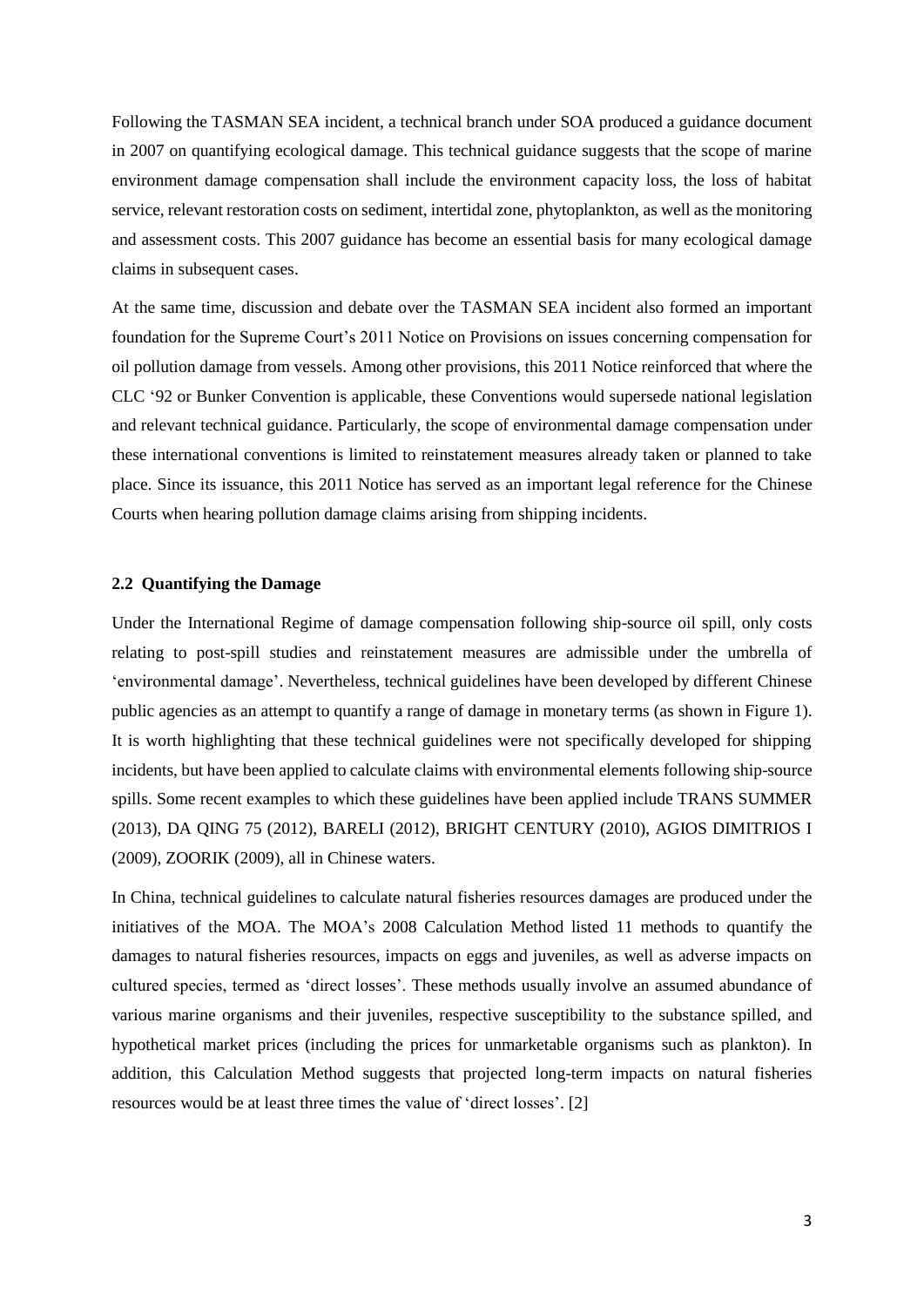Separately, a number of technical guidelines to quantify marine ecological damage have been issued by SOA. While the initial guidelines were drafted following the TASMAN SEA incident, the current version, released in late 2017, outlines damage assessment for general impact assessment for projects and incidents (Part I), as well as oil pollution (Part II). This guideline provides detailed recommendations on the sampling of sea water, sediment, marine biota, and the intertidal zone, as well as appropriate reference sites. This 2017 guideline suggests damage assessment to include the losses of marine ecological service and environmental capacity, costs for restoring affected habitats and species, as well as the costs from post-spill studies in the damage assessment. In particular, the environmental capacity loss is quantified as the cost for treating the same amount of water, potentially affected by the spill, at a local water treatment plant. Meanwhile, ecological service loss would be calculated using a formula with a series of indices, including the area affected, level of impacts on the environment, sensitivity conversion rate, whether dispersant was used during response (the use of dispersant is considered to introduce a threefold increase of toxicity, and consequently, the overall impact), etc. It has also been suggested that where the ecological service is too complex to be quantified, an approximation of its monetary value could be made based on the type of habitat affected. This 2017 Guideline provides reference monetary values for six habitats, ranging from CN¥ 12,644 per hectare per year for the continental shelf, to CN¥ 182,950 per hectare per year for an estuary. [3]

#### **2.3 Admissible Environmental Claims under COPC Fund**

By levying the receivers of persistent oil cargo in China, the COPC Fund provides compensation of up to CNY 30 million per incident in China. COPC Fund provides compensation when Owner's liability limit is exceeded, when Owner is exempt from such liability or when Owner is financially incapable, and for mystery oil spill from ships. To a large extent, it plays a similar role as IOPC Funds applicable in HKSAR of China.4

In addition to the substantial difference in the liability limit with the IOPC Funds, the COPC Fund also covers pollution damage caused by both persistent and non-persistent cargo and bunker fuel. Furthermore, COPC Fund provides compensation in the following order: (1) emergency response taken by authorities, (2) other clean-up activities, (3) direct economic losses in fisheries, tourism, etc. (4) expenses already incurred to restore marine ecology and natural fishery resources. Therefore, items with lower priority, e.g. environmental restoration, is only compensated when all claims with higher priorities are paid in full, and that the CNY 30 million is not reached. [4] The IOPC Fund gives equal treatment to all claimants and does not prioritise certain claimants.

The COPC Fund published a Claims Manual and Guidelines for Claimants in 2016, which provide detailed clarification on the admissibility of environmental damage claims. The manual emphasises that

<sup>&</sup>lt;sup>4</sup> International Oil Pollution Compensation Funds (IOPC) Funds[, http://www.iopcfunds.org/](http://www.iopcfunds.org/)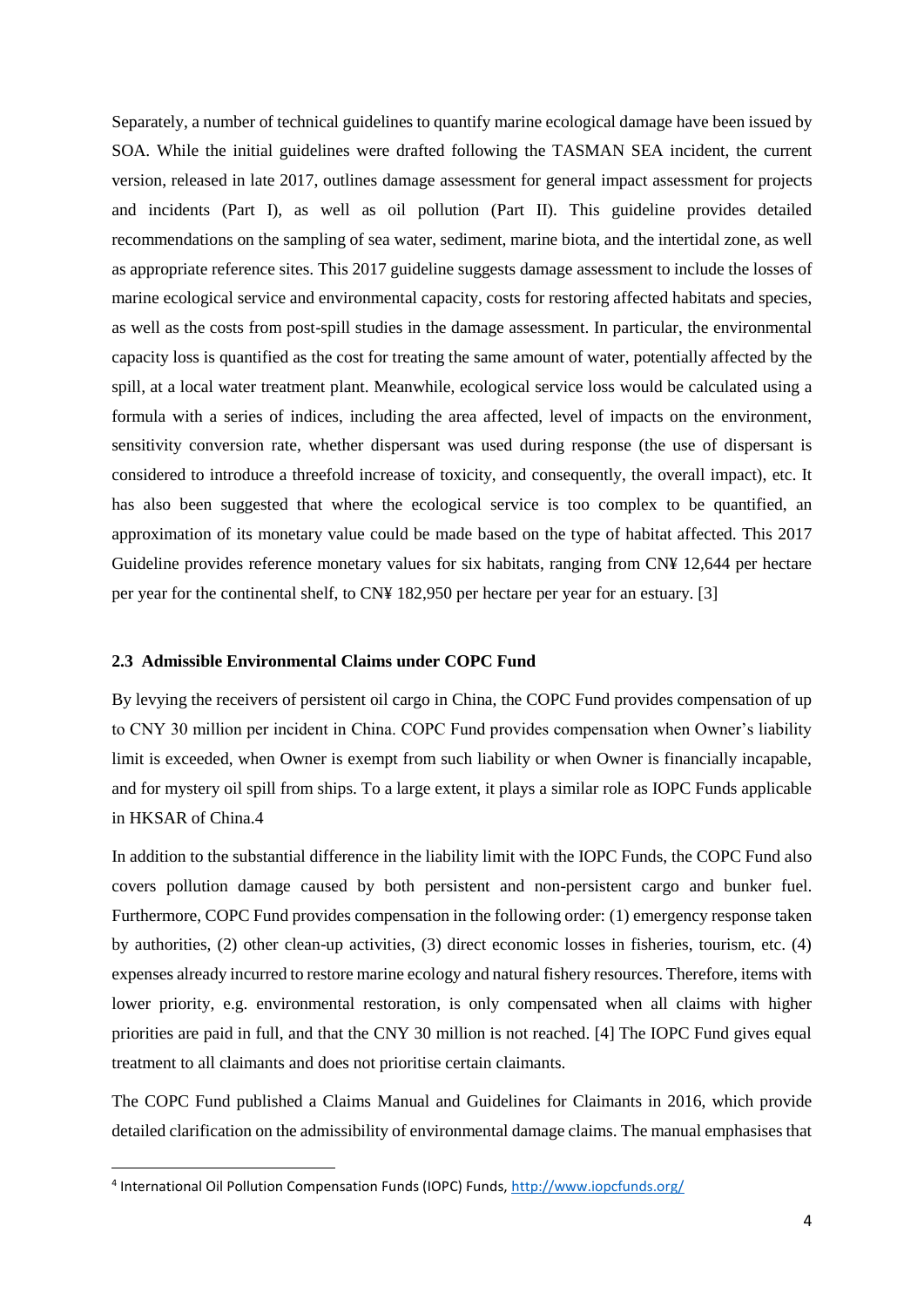only reasonable and effective restoration measures already taken by relevant authorities would be considered for compensation, along with reasonable costs for monitoring and studies of affected areas. In addition to the principles recommended under the international compensation regime, which aim to accelerate natural recovery without introducing adverse effects, the COPC Fund also suggests that environment reinstatement should focus on damaged species with shorter life cycles, and that the method has a track record of success. Where fisheries enhancement through hatchery release is taken as a reinstatement measure, only the economic species affected by the spill shall be considered. However, where this is not possible, the species released shall have a similar ecological function. [5]

The COPC Fund manual further specifies that restoration measures shall not affect the stability of the ecological community, and that the costs for reinstatement measures should not be higher than the losses of marine ecology and natural fisheries resources. For marine ecology reinstatement measures, an appraisal report at the end of the project should be submitted to confirm that the expected targets have been achieved. Duplicated effort to restore marine ecology and natural fisheries resources will not be compensated. [4, 5]

As such, it is clear the COPC Fund take s similar, if not more stringent, stance on environmental damage claims with IOPC Funds.

#### **2.4 Recent Legislation Changes**

In January 2018, Supreme Court of China published the full text of Provisions on Court Hearing of Cases concerning Marine Natural Resource Loss and Ecological Damages, which came into effect on 15th January. This provision stipulates that the scope of ecological and natural resources damages should include preventive measures, reinstatement costs, relevant monitoring and assessment, as well as interim losses before the habitat and ecosystem reach a full recovery. It also specifies that the costs for reinstatement measures taken or estimated, and interim losses, shall be assessed in accordance with the applicable technical guidelines issued by relevant authorities. As such, this 2018 Provision provides the technical guidelines issued by SOA, MOA and MEP with a valid technical basis for quantifying environmental damage in monetary terms. It also formally establishes the concept of 'interim loss' in the context of legal compensation in China.

Nevertheless, it is worth noting that this 2018 Provision is a general guide for all sources of marine ecological damage, including incidents from oil platforms, constructions, etc. More specifically, for environmental damage caused by ships, this 2018 Provision suggests that where special legislation and provisions exist, these provisions shall continue to be followed. Such legal framework include the two international conventions, i.e. CLC 92 and Bunker Convention, the Supreme Court's 2011 Notice, as well as other domestic legislation, such as the Maritime Code of China, Regulation on the Prevention and Control of Vessel-induced Pollution to Marine Environment, etc. It would be interesting to see how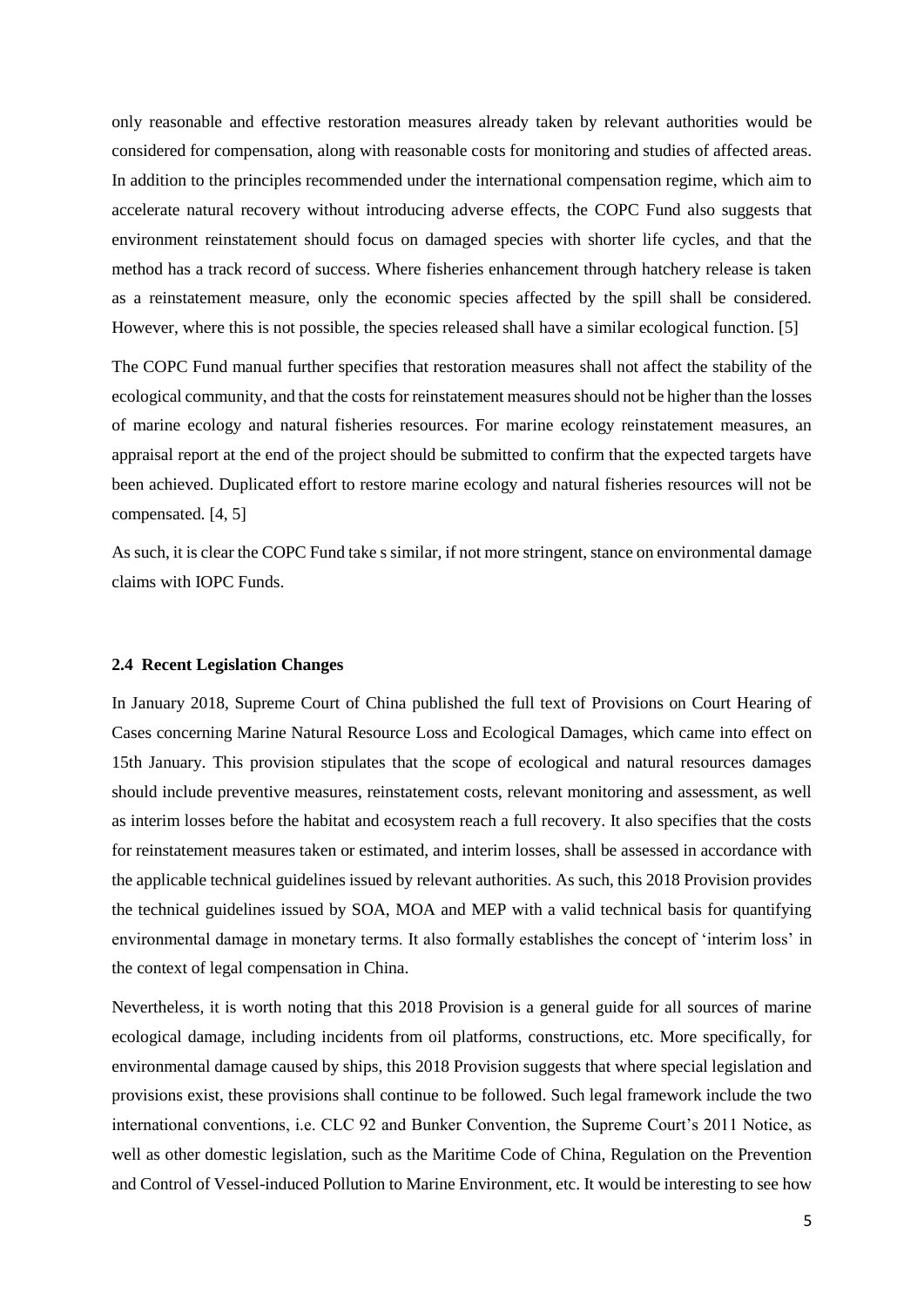these legislation changes would affect the future appraisal of environmental damage associated with shipping incidents.

In addition to the development on quantifying and assessing environmental damage claims as part of civil liability in China, significant changes have been made to the administrative penalty levied for marine pollution incidents. The revised Marine Environment Protection Law of China (2016) removed the RMB 300,000 cap on the administrative penalty that could be levied for marine pollution incidents. Instead, the liable parties would be issued an administrative penalty of 20% or 30% of the 'direct loss', with the percentage levied dependent upon the severity of the incident. This 'direct loss' could include economic impacts to capture fisheries, aquaculture, tourism, etc. as well as the total costs of preventive measure (clean-up) and reinstatement measures. Detailed requisites are in place for administrative penalties, such as the time bar for submission of claism, which do not fall within the scope of this paper, and are not discussed here. This legislative change was partly driven by a series of oil spills in 2011 from production platforms in Bohai Bay, in the hope that a severe penalty could curb subsequent pollution incidents.

# **2.5 Case Studies ARTEAGA**

Tanker ARTEAGA ran aground outside the port of Dalian on 3rd April 2005, and spilled Marib light crude cargo. Dalian Oceanic and Fishery Bureau (OFB) lodged a damage claim of CN¥ 59 million at Dalian Maritime Court in May 2005, reportedly for damage caused to the marine environment and impacts on the habitat service function. This claim was lodged despite evidence provided by the local SOA branch that recovery took place within 25 days following the incident. This CN¥ 59 million claim included CN¥ 55.2 million for the hypothetical cost for treating the sea water affected by the incident at a water treatment plant, CN¥ 2.6 million for monitoring and assessment cost, etc.5

After ten years litigation, the Supreme Court of China provided a final judgment in December 2015, which supported the previous rulings by Dalian Maritime Court and Liaoning Provincial High Court, that the environmental damage claimed by OFB Dalian shall not be supported. This final ruling is based on the fact that China is a contracting state of CLC '92. The court noted that within CLC '92, compensation for impairment of the environment other than loss of profit from such impairment shall be limited to costs of reasonable measures of reinstatement actually undertaken or to be undertaken. As a full recovery had been recorded before any meaningful intervention from Dalian OFB could be implemented, their environmental damage claims could not be supported. This case highlighted the fact

<sup>5</sup> Figures provided by Heng Xin Law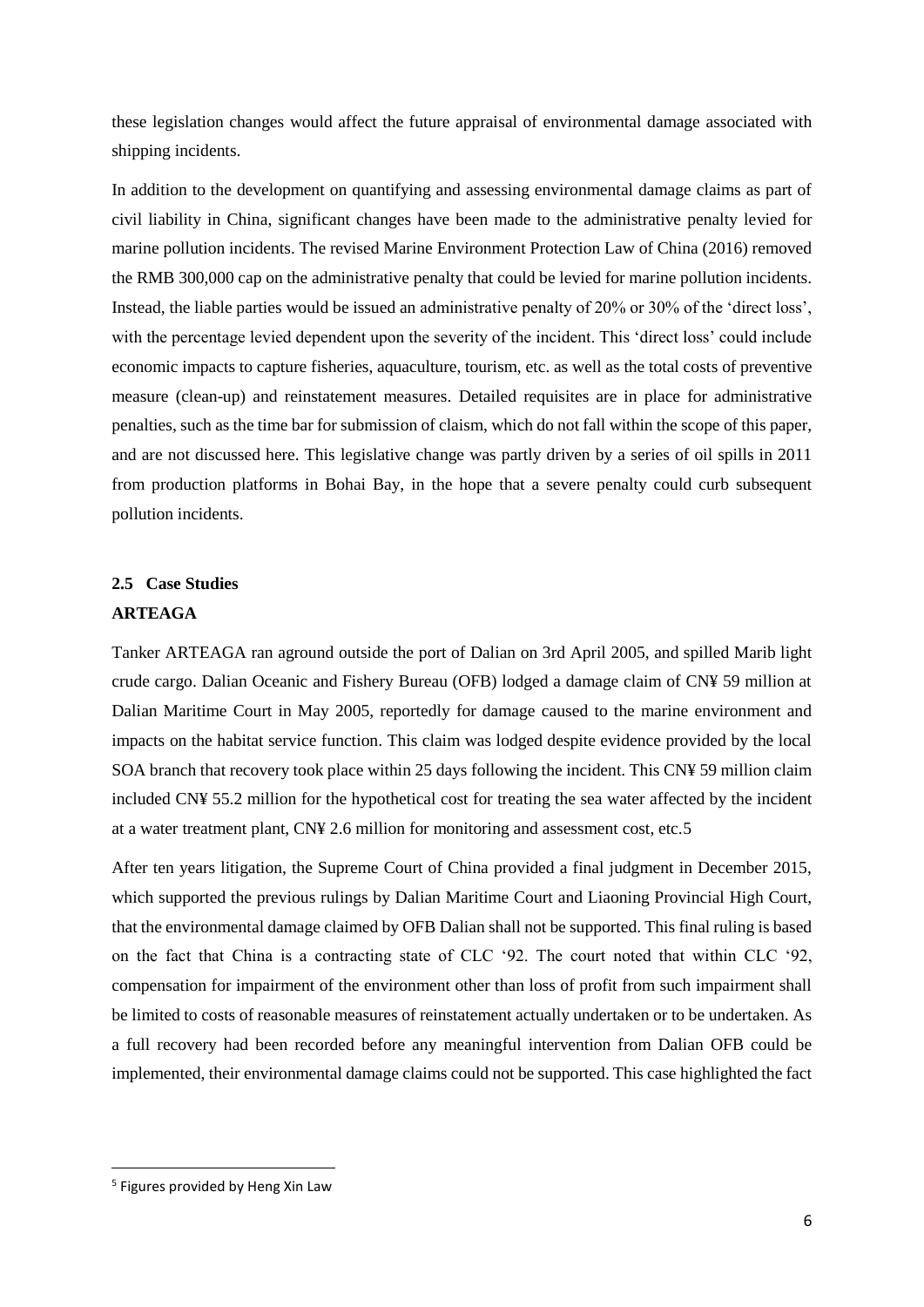that, where applicable, international conventions shall supersede national legislation and various technical guidelines.

#### **SHAN HONG 12**

Small tanker SHAN HON 12 (336 GT) sank at the mouth of the Yangtze River on 30th December 2012, while carrying approximately 400 MT of sludge oil cargo. Spilled sludge drifted downstream, and stranded on the southwestern coast of Chongming Island, an alluvial island off Shanghai. Initial site surveys suggested that the incident caused severe oiling of the south coast of Chongming Island, with an area approximately 20 km long and 80 m wide affected. It was estimated that 1,728,560 m2 of Yangtze River and intertidal zone were heavily oiled.

The clean-up and restoration work in the affected mudflats were primarily carried out by Tidal Zone Management Office of the Chongming Island Government. Early work on site focused on removing bulk oil from the mudflat, cleaning oiled infrastructure, and cutting heavily oiled reeds. The initial disposal strategy for the oily waste collected was to bury in situ. A total of CN¥ 2.9 million was claimed by the Tidal Zone Management Office for work carried out in this phase.

However, a subsequent environment monitoring revealed that 9 out of the 28 sampling stations showed elevated hydrocarbons and PAHs concentration, exceeding the acceptable level. As a result, decisions were made by the local government to excavate all the oily waste, and arrange for final disposal at a kiln incineration plant in Jiangsu Province. Most of the work carried out in this phase was subcontracted, at a cost of CN¥ 10.4 million. Separately, restoration work was arranged onsite, mainly to replant reeds and trees affected by the incident and the associated clean-up, at a cost of CN¥ 0.92 million.

Shortly after the incident, Shanghai Maritime Court confirmed the owner of SAN HONG 12 was financially incapable to meet the financial liability for pollution damage. As such, claims for clean-up and restoration costs were submitted to the COPC Fund. After careful investigation, COPC Fund's Claim Centre recommended that most of the claims put forward by Tidal Zone Management Office were admissible, except for the costs relating to excavating the buried oily waste in the following year, which was considered as a duplicated effort with final waste disposal.

Therefore, a total of CN¥ 13.27 million was reimbursed to Tidal Zone Management Office of Chongming Island Government by COPC Fund in July 2017, including all costs relating to environment monitoring and reedbed restoration. These payments make SHAN HONG 12 the first case received compensation for coastal environmental restoration work following a shipping incident in China. 6

<sup>6</sup> All figures and details were provided by COPC Fund Claim Centre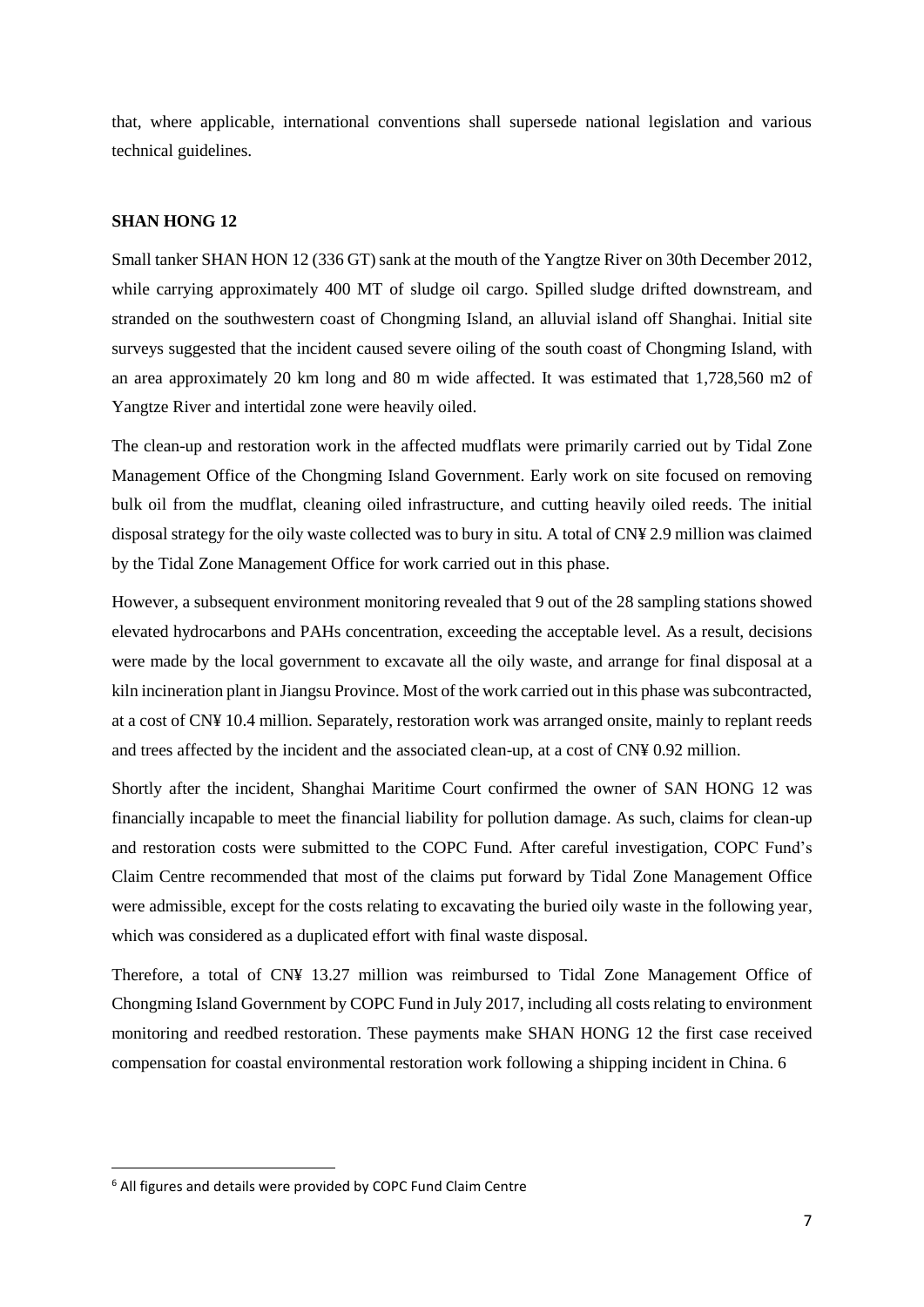#### **3. Conclusion**

Attitudes to environmental damage and approaches to restoration and compensation for such damage In China have changed over the years. In the past 10 years, considerable efforts have been made by relevant public agencies to quantify different types of environment damage in monetary terms, as well as to estimate reinstatement costs. Based on ITOPF's experience in China in the last 15 years, the technical guidelines governing these activities have played a central role in negotiating the quantum of environmental damage claims at court, as well as value of settlements outside court. Nonetheless, a recent ruling by the Supreme Court of China, along with their 2011 Notice and 2018 Provision, suggest that the principles under CLC '92 and the Bunkers Convention would supersede the practices suggested in these technical guidelines. Furthermore, the COPC Fund's stance on environmental damage claims is aligned with the practices promoted by IOPC Funds under the international compensation regime. This alignment between the approaches of the two compensation funds to environmental damage may serve to simplify matters should a future incident affect both Hong Kong and other areas of China.

However, considerable changes have been implemented recently by the Chinese authorities to strengthen environmental legislation and regulations, as an effort to control chronic and accidental pollution. For the liable parties involved in ship-source pollution incidents, these changes have implications to both Chinese civil liability and administrative penalties. Recently, various technical guidelines for quantifying environmental damage claims have been formally established as the basis for calculating relevant damages and reinstatement costs. The extent to which these changes would affect future dialogue on environmental damage compensation following shipping incidents in China is yet to be demonstrated.

#### **References**

[1] Mans Jacobsson, *Liability and compensation for ship-source oil pollution in China*, The Journal of International Maritime Law, 2013, I9, P142 - 164

[2] Calculating Economic Loss of Fisheries from Pollution Accidents, Ministry of Agriculture of China, 2008

[3] Technical Guides for Marine Ecological Damage Assessment, State Oceanic Administration, 2017

[4] COPC Fund Claims Manual, available a[t http://www.shmsa.gov.cn/copcfund/](http://www.shmsa.gov.cn/copcfund/)

[5] COPC Fund Claims Guidelines, available at<http://www.shmsa.gov.cn/copcfund/>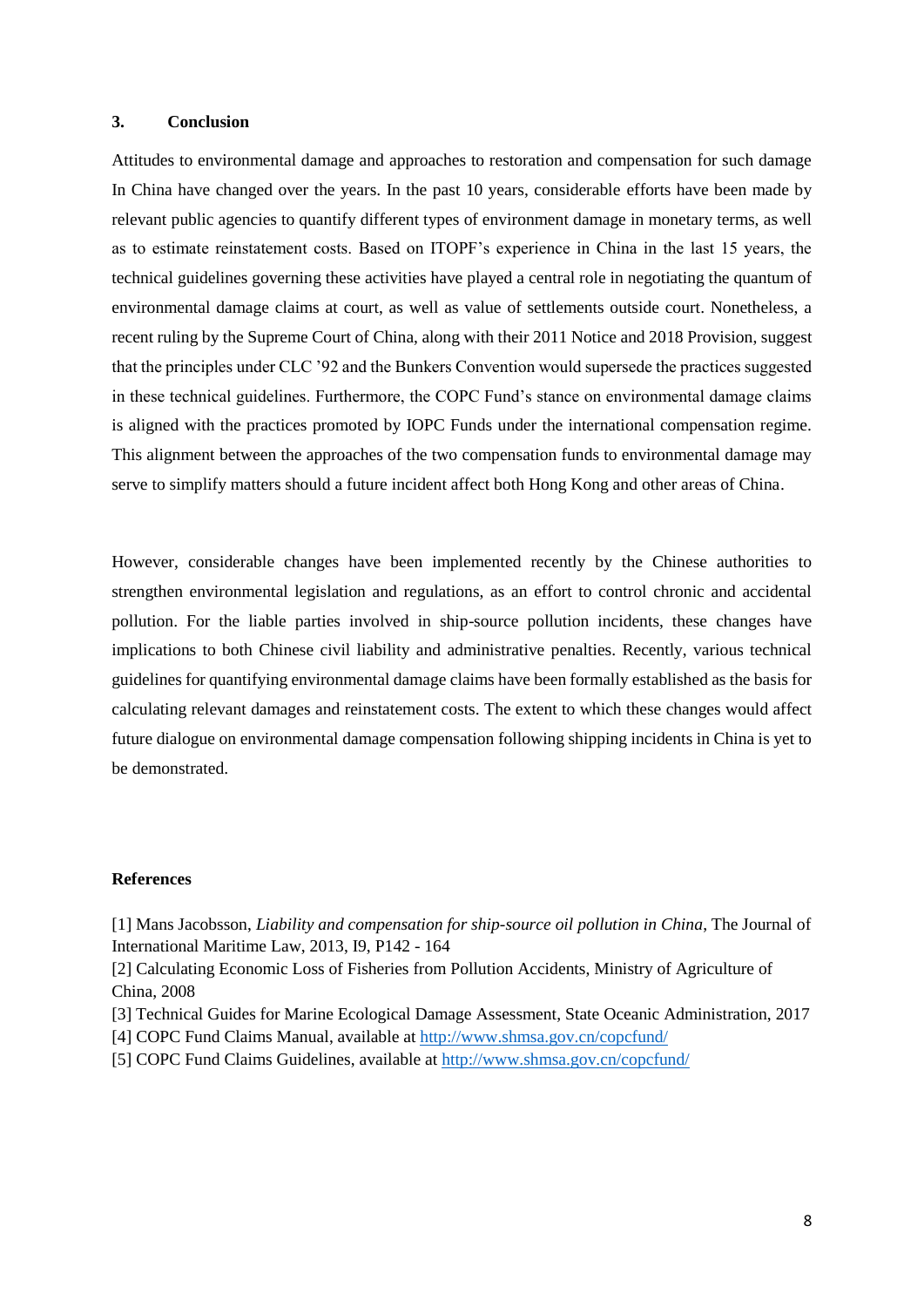

#### **Supporting Images or Graphs**

Figure 1 Summary of recent development in legislation and code of practice on environment damage and assessment (Including, but not limited to the pollution damage arising from ship-sourced spill)